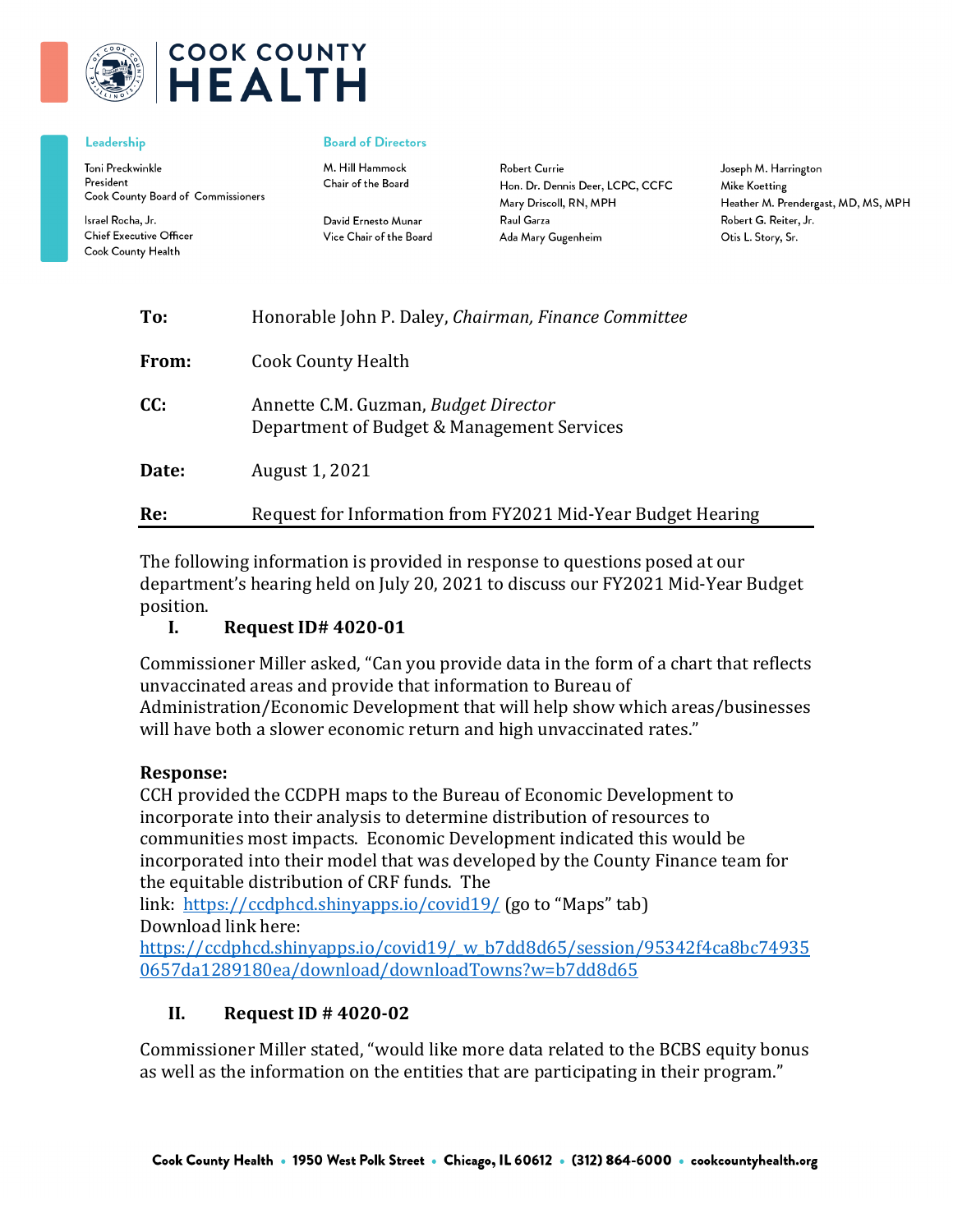# **Response:**

Attached are the BCBS guidelines which contain information on what data is collected (starting on Page 7). We are meeting with BCBS in the coming weeks to discuss further what they will be doing with this data, but in the guidelines, they indicate they would use this data to evaluate the Hospitals' participation in the program and report on all participants' results. Note, this program is still ramping up – for example they are still setting up the site for our data upload.

The list of participants includes Loyola/Trinity Health, Mt. Sinai, Northshore, RUSH University Medical Center, Southern IL U/Memorial Health, and University of Illinois Health. It is likely that most of these participants have a higher BCBS population than we have.

# **III. Request ID # 4020-03**

Commissioner Lowry asked "[to] receive data by each district that shows unvaccinated individuals in addition to the target populations that still have yet to receive the vaccinations."

# **Response:**

CCDPH's "ShinyApp" data on the website shows rates by the municipalities in CCDPH's jurisdiction. For the city districts, the Chicago Department of Public Health has rates laid out by neighborhood Click here.

# **IV. Request ID # 4020-04**

Commissioner Sims asked "How many of the CCH clinics have televisions that provide educational health PSAs like Advocate Hospital does and what are the current educational information that is provided? Also, is there a possibility of adding vaccination information for patients to the televisions to educate them while they are in the waiting rooms within all of the CCH clinics?"

# **Response:**

Many Community Clinics have televisions but do not have the devices that provide educational health PSAs. Currently CCH has educational brochures in multiple languages and there is a comprehensive catalog of educational materials providers can access from the electronic medical record system. To accomplish providing educational health PSAs via television CCH would need to contract a vendor(s) to provide televisions, PSA messaging Applications and collaborate with the CCH Information Technology Department. CCH will review options to determine the feasibility of displaying PSAs in this manner.

# **V. Request ID # 4020-06**

Commissioner Moore asked "Do you need a doctor's order at the COVID testing tent on the Stroger campus?"

# **Response:**